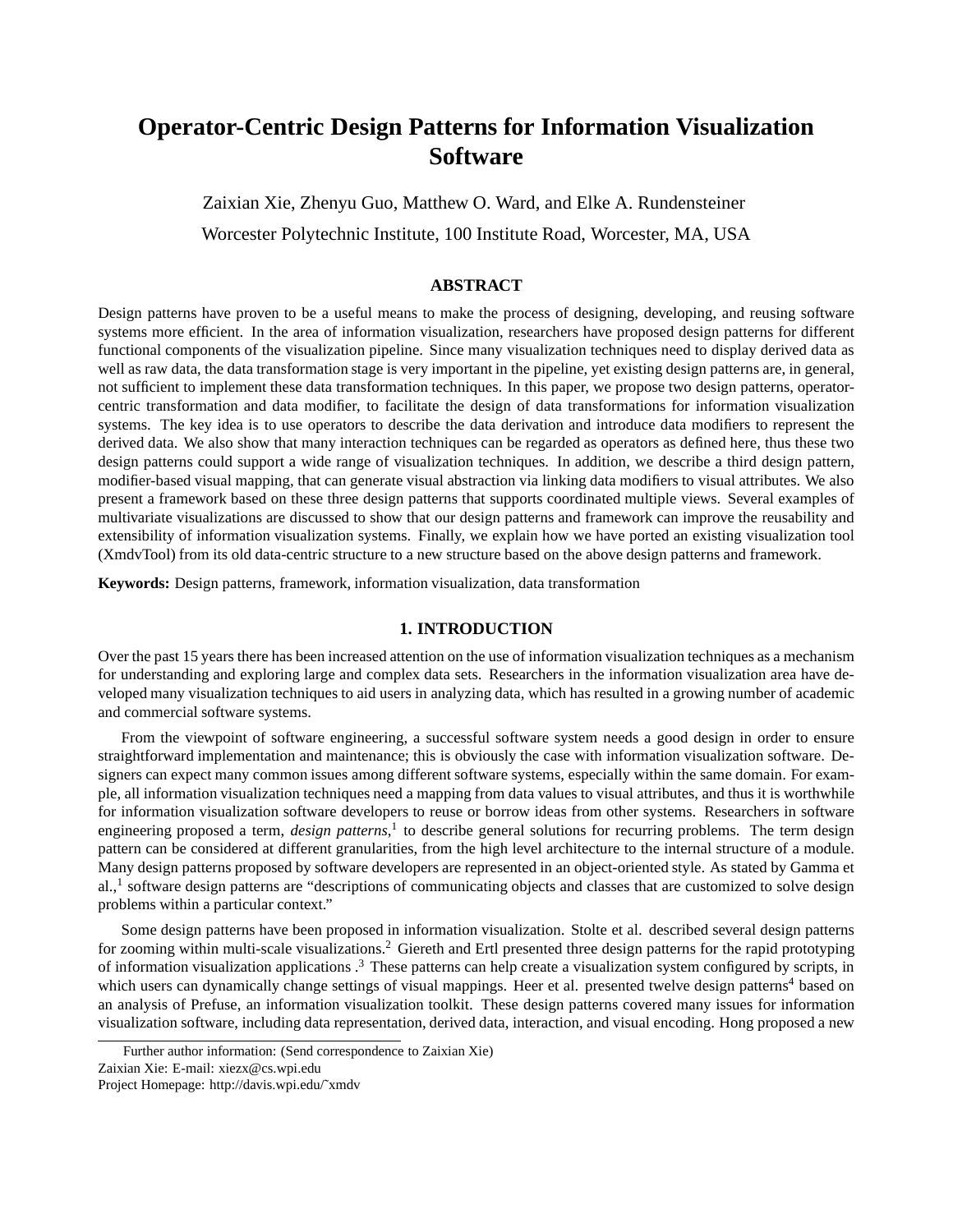concept: visualization design patterns.<sup>5</sup> They are not real design patterns, as software developers cannot directly use them to design software. Instead "they are used by users of visualization systems to model, design, and perform visualization tasks."

However, it is our opinion that currently existing design patterns are not sufficient to support the design of data transformations, which are an important stage in a visualization pipeline, since many visualization techniques display not only the raw data but also derived data. For example, Heer's *Cascaded Table<sup>4</sup>* supports a derived table via a subclass (derived data) inheriting from the base class (the original data). This design pattern is clear and easy to use, but we have found it does not handle complex requirements well and is difficult to extend. First, we have to change the interface of a cascaded table when we need more derived information. Second, this pattern is only suitable for a single step data transformation, which is not sufficient in many real applications. Finally, Heer's patterns focus on the data representation, and do not provide much guidance in the design of the data transformation. To overcome these shortcomings, we propose two design patterns especially for data transformation. The first one uses a vector of operators to represent a multi-step data transformation, namely the *operator-centric transformation* pattern. The second is the *data modifier* pattern, whose key idea is to attach a vector of modifiers to a data to describe derived data. In addition, we propose a third design pattern, *modifier-based visual mapping*, to provide a general solution for the generation of visual abstraction via linking modifiers to visual attributes.

The main contributions of this paper are as follows:

- We propose two operator-centric design patterns, operator-centric transformation and data modifier, to facilitate the design of information visualization software, focusing on the data transformation stage. We provide a categorization of such operators and modifiers.
- We propose a third design pattern, which is a general solution to do visual mapping via linking modifiers to visual attributes.
- We present a visualization framework based on the above design patterns. Since this framework can manage multiple pipelines, and different pipelines may share input datasets and operators, it can easily support coordinated multiple views.
- We describe several examples to show that these design patterns and the framework can improve the flexibility and extensibility of visualization software.
- We explain how we use the proposed design patterns and framework as we rewrite XmdvTool,<sup>6</sup> a public-domain software package for the interactive visual exploration of multivariate data sets.

In comparing our work with that of Heer and Agrawala,<sup>4</sup> although we propose fewer design patterns and cover fewer issues, our patterns are interrelated and can be easily assembled to generate a complete system. Most of design patterns proposed by Herr and Agrawala are separate from each other, thus a developer must put significant effort to combine them within one system. For example, they proposed a design pattern, *Operator*, to describe visual encoding, and other ones for data representation, but did not discuss how to link data with visual attributes. Our proposed design patterns can overcome this shortcoming and enable developers to more easily create a whole system.

# **2. THREE DESIGN PATTERNS**

## **2.1 Operator-centric Transformation**

This design pattern is the core of this paper. Its purpose is to help developers easily construct a module to support multistep data transformation via a set of operators having a uniform interface. It includes three basic classes, *Transformation*, *Operator*, and *Data* (See Figure 1). The main body of *Transformation* is composed of a vector of *Operators*. Each operator represents a single step transformation, such as sampling, sorting and clustering. The input and output of an operator are both instances of the *Data* class. The function *doOperation()* in *Operator* is responsible for the conversion from input to output. In order to support different types of operators and data, the actual data types and operators instantiate the subclasses of *Data* (Figure 1(b)) and *Operator* (Figure 1(c)). Note that all subclasses of operator should override the function *doOperation()*, in which we can define the specific behavior of data derivation. Based on the above description, the function *transform* can be implemented via the pseudocode shown in Algorithm 1.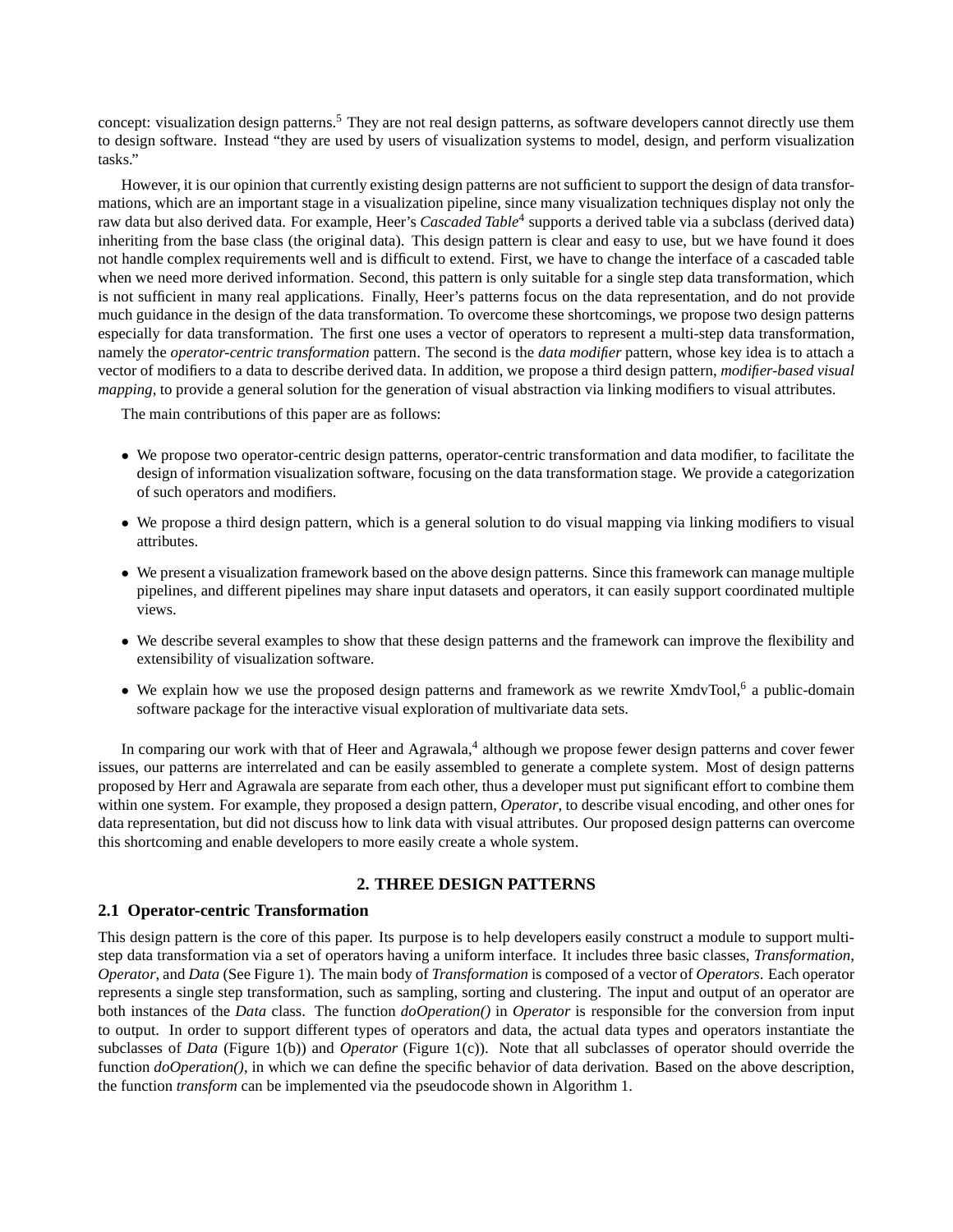**Algorithm 1** Doing transformation via an operator sequence

- 1: Data\* result ← the raw data;
- 2: **for**  $i = 0$  to opList.size()-1 **do**
- 3: opList[i].setInput(result) ;
- 4: opList[i].doOperation();
- 5: result  $\leftarrow$  opList[i].getOutput();
- 6: **end for**
- 7: **return** result



Figure 1. The main body of operator-centric transformation. It is composed of three classes, transformation, operator and data, as shown in (a). *Operator* and *data* both can have multiple subclasses to represent the actual operators and data types.

Although this design pattern is for data transformation, it also can be employed for the implementation of many interaction techniques. For example, *brushing* is a commonly used interaction technique for selecting a subset of data for highlighting, masking, deletion, and other tasks. Based on our design patterns, we can implement brushing using an operator, namely *BrushOp*, and visual mapping. *BrushOp* can tag a subset based on the brush definition, and visual mapping can then be used to highlight the data items in this subset.

Our operators are inspired by the framework proposed by Chi and Riedl.<sup>7</sup> The operators in Chi and Riedl's framework not only exist in data transformations, but also work for visualizations and visual mapping transformations. Their framework aims to give a uniform representation for different stages of the visualization pipeline via operators and states. We, however, have a different goal, which is to provide patterns for the design of operators especially in the data transformation stage. Heer and Agrawala also proposed a design pattern, namely *Operator*, 4 that has the same name as ours. However, their operators are used to describe visual encodings rather than data transformations.

#### **2.2 Data Modifier**

Communicating classes in the design pattern, *Data Modifier*, are shown in Figure 2. The purpose of this pattern is to provide a flexible data structure to represent the derived data. The original data is denoted by the class, *Data*. In order to represent the derived information for the original data, we introduce a class, *DataModifier*, which is the key idea of this design pattern. Since one *Data* can have more than one type of derived data, we use a class, *DataModifierManager*, to manage a vector of *modifiers*. Different types of data modifiers are described by subclasses of *DataModifier*. The biggest advantage of this design pattern is its excellent extensibility. When we want to add more derived data to extend the existing system, we only need to add a new class inheriting from *DataModifier*, instead of change the existing data structure.

An example is *SamplingModifier*, which represents the data transformation result of a sampling operator. As we know, sampling is often used in visualization to pick a subset of the original data to display, as a means for reducing visual clutter. Assume that the original data is a set  $\{D_1, D_2, ..., D_n\}$ . The sampling result (*SamplingModifier*) can be represented by a vector  $(a_1, a_2, ..., a_n)$ .  $a_i (1 \le i \le n)$  can only be 0 or 1.  $D_i$  is in the displayed subset if and only if  $a_i = 1$ . Recall the operator *BrushOp* discussed in Section 2.1. The output of this operator also can be represented by such a vector  $(a_1, a_2, ..., a_n)$  as a modifier to denote which data items to select.

Another issue is how to design the function members in class *Data* to reflect the existence of data modifiers. For example, the result of a function getData(LineNo), which serves the rendering class by returning a single item in the displayed subset, is impacted by a *SamplingModifier*. To solve this problem, we let *DataModifierManager* work as an agent to manage data modifiers and provide appropriate derived data to other objects such as visual mapping and rendering. All of the requests to access data in the class *Data* will be first sent to this agent class, and then *DataModifierManager* will seek an appropriate modifier to handle the request.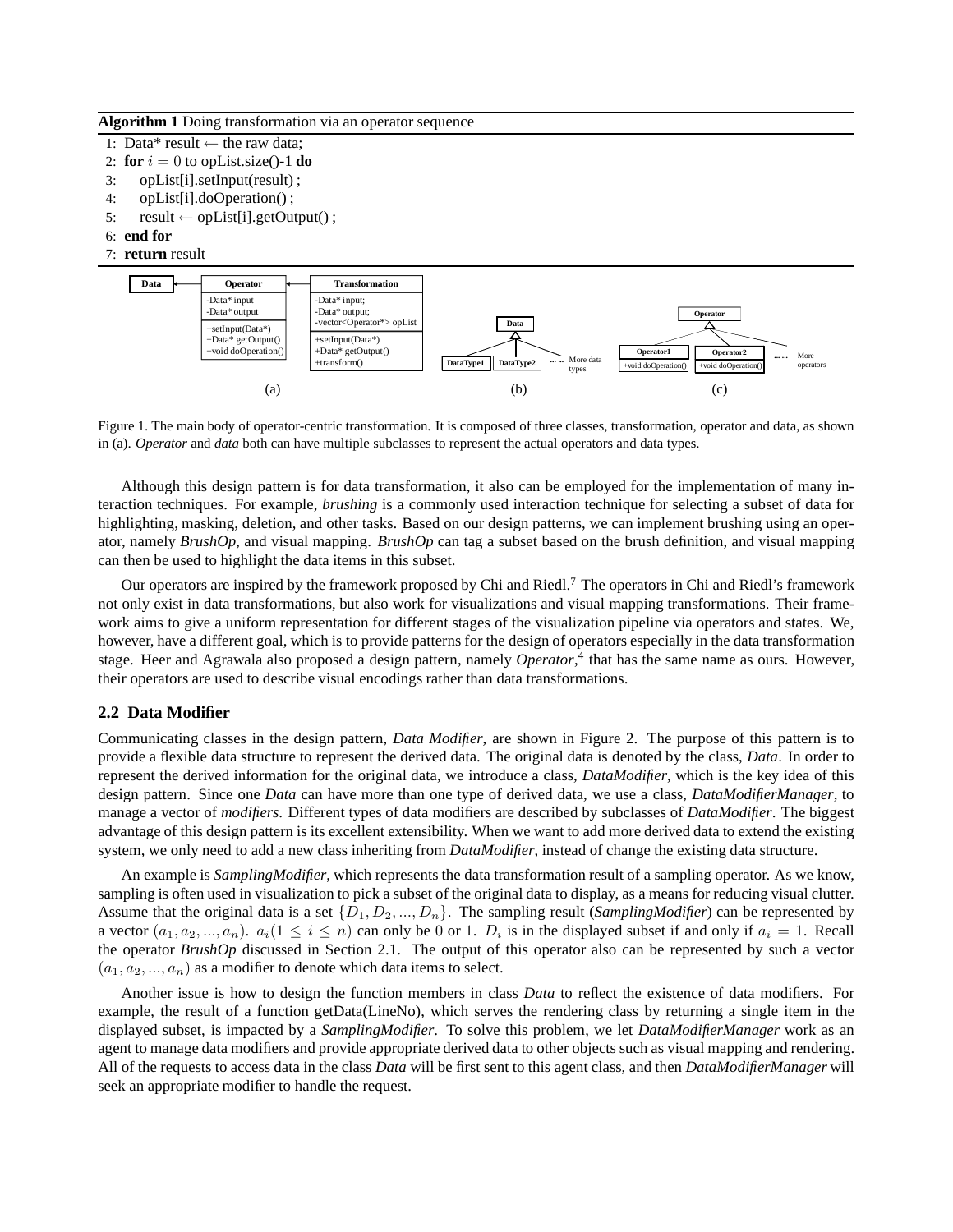

Figure 2. Data Modifier: A vector of *DataModifier* is managed by *DataModifierManager*. Each *DataModifier* describes its own derived information for the original data.

#### **2.3 The Categorization of Operators and Modifiers and Further Discussion**

**Categorization of Operators**: We notice that there are two types of operators, namely *modifier operators* and *creation operators*. The former only attaches a modifier to the original data, e.g., the sampling operator, while the latter will create a totally new data set. For example, a hierarchical clustering operator can be regarded as a creation operator because its output, a cluster tree, is a new data type totally different from the original data. Note that an operator's type depends on how the developer designs the system. For example, we can define a cluster tree as a modifier of the original data, thus the clustering operator will be a modifier instead of a creator, although this might make the design and reuse of the software more difficult.

As shown in Figure 1(a), *Operator* has a function *doOperation()*. This function is responsible for performing data transformations, which is the main behavior of *Operator*. For different types of operators, their *doOperation()* functions will be significantly different from each other. Figure 3 shows the detailed semantics of the *modifier operator* (Figure 3(a)) and *creation operator* (Figure 3(b)). As shown in Figure 3(a), the input of the *modifier operator* probably has been attached some modifiers (from modifier-1 to modifier-k in this case), thus the output has to contain these existing modifiers as well as a new modifier. In Figure 3(b), *Data1* and *Data2* may instantiate from the same or different classes, which both inherit from the base class *Data*. For example, the input and output of an operator *ClusterOp* are a multivariate dataset and a cluster tree, respectively. However, an operator to perform multidimensional scaling (MDS) can apply an algorithm on a high-dimensional data set and produce a lower dimensional data set. Both input and output can be the instances of a data type representing multivariate data.



Figure 3. Different behaviors for two types of operators: (a) modifier operator; (b) creation operator.

**Categorization of Data Modifiers**: Data modifiers can be categorized into two types: *view modifiers* and *attribute modifiers*. The first one only provides a view, namely mapping from the original dataset to the derived data, to the objects using the data, e.g., rendering. It does not add additional data to the original dataset. For multivariate data we can identify two types of mapping, one on records(rows) and the other on dimensions(columns). For instance, sampling modifiers represent mappings on records, and dimension on/off/reordering modifiers correspond to the mapping on dimensions. Compared to view modifiers, attribute modifiers contain new data as the attributes of the original data. One example of such a modifier, namely *HighlightModifier*, represents the output of the operator *BrushOp* via a vector  $(a_1, a_2, ..., a_n)$  (see Section 2.2). Note that *n* is the number of data items in the original dataset. The  $i^{th}$  data item is in the highlighted subset if and only if  $a_i = 1$ . Obviously, this modifier is similar to the sampling modifier in the form of representation, but they have different semantics.

With the above categorization, we add more details to the data modifier design pattern to reflect behaviors for different types of modifiers (Figure 4). In *AttributeModifier*, the main function members aim to provide an access to the attributes.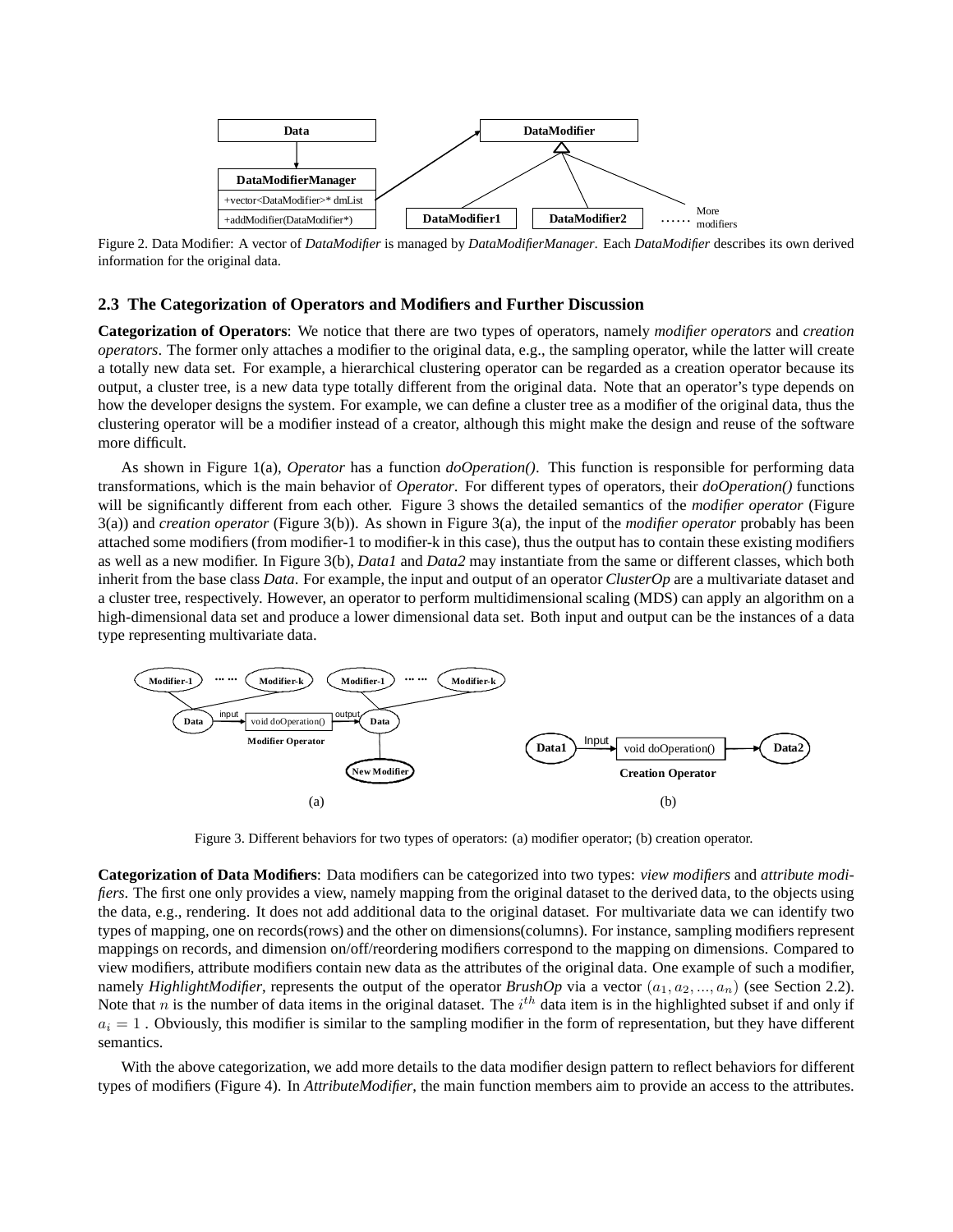For multivariate data, three functions, *getAttr(int rec, int dim)*, *getRecAttr(int rec)*, and *getDimAttr(int dim)*, can return the attribute values for a specified value, record or dimension. For other types of data, e.g., 3D spatial data, software designers can develop other functions using the same style. Let us recall *HighlightModifier*. In this modifier, the function  $getRecAttr(i)$  can return a boolean value to represent whether the data item in the record i will be highlighted in the final display. Regarding *ViewModifier*, we define two subclasses, *RecViewModifier* and *DimViewModifier*, corresponding to the mapping on records and dimensions. They both provide two functions, *map* and *invmap*. The function *map(i)* returns the position in the view for a specified record or dimension whose index is i in the original dataset. The other function, *invmap*, does the inverse mapping. It can find the index for a record or dimension whose position in a view is known. The inverse mapping is very useful for those objects that need to access data. For example, the visual mapping and rendering class only show the data in the final view, but they need to get the physical data to determine attributes, such as the position, length, and size, of visual elements. Thus they need the inverse mapping (*invmap*) to create the linkage between views and the original data.





Figure 4. The design pattern, *Data Modifier*, with more details.

Figure 5. An example of view modifiers, two of which are applied to one dataset in a specified order.

Given these two types of modifier, we define the following rules to avoid possible conflicts among different modifiers: (1) In all attribute modifiers, attributes have the same order as the original data. Thus, if other objects want to access attribute values and they only know its position in the view, they need to use view modifier to get the physical position of the requested attribute value. (2) If one dataset has more than one view modifier, a fixed order of these modifiers should be predefined. Any mapping should be applied to the dataset in this order.

To clarify the second rule, we show an example in Figure 5, in which a sampling operator (with sampling rates=50%) and then a sorting operator are applied to a dataset having 8 data items. We list the return values of the functions *map(i)* and *invmap(i)* of these two operators in Table 1. Note that  $map(i)=0$  means this data item does not exist in the view. Assuming we want to know the position of 'G' in the final view starting from the original data, we can use  $map_2(map_1(5)) =$  $map_2(3) = 4$  to get it. In the reverse order, if we start from the final view, and want to get the index of 'E' in the original data, we can calculate this using  $invmap_1(invmap_2(3)) = invmap_1(1) = 1$ . In general, if we have n view modifiers, the mapping from the original data to the final view should use  $map_n(max_{n-1}(...map_1(i)...))$  and the mapping in the other direction can be performed via  $invmap_1(invmap_2(...invmap_n(i)...)).$ 

| <b>Sampling Modifier</b> |            |   |                          | Sorting Modifier    |            |    |                |
|--------------------------|------------|---|--------------------------|---------------------|------------|----|----------------|
| $\iota$                  | $map_1(i)$ |   | in vmap <sub>1</sub> (i) | $\boldsymbol{\eta}$ | $map_2(i)$ | Ì. | $in vmap_2(i)$ |
|                          |            |   |                          |                     |            |    |                |
| ◠                        |            | ◠ |                          | ി<br>∠              |            | ◠  |                |
| 3                        |            | 3 |                          | 3                   |            | 3  |                |
| 4                        |            | 4 |                          | 4                   |            | 4  |                |
| 5                        |            |   |                          |                     |            |    |                |
| 6                        |            |   |                          |                     |            |    |                |
|                          |            |   |                          |                     |            |    |                |
| 8                        |            |   |                          |                     | .          |    |                |

Table 1. The return values for the functions *map(i)* and *invmap(i)* in two operators shown in Figure 5.

If we explore how operators derive data, we can find an obvious efficiency issue. As shown in Figure  $3(a)$ , for a *modifier operator*, its output should include all of the raw data and modifiers in the input as well as the new modifier.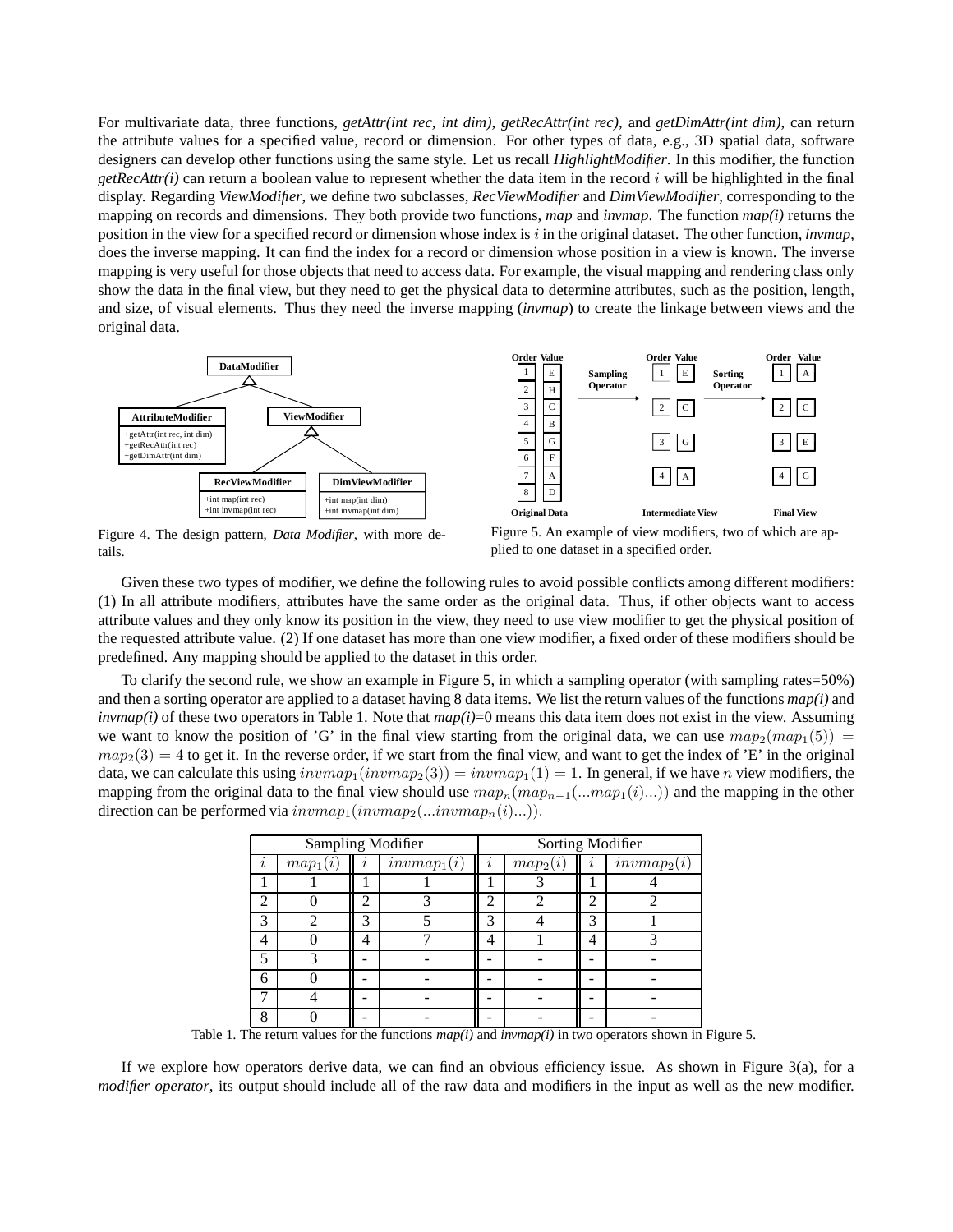Assume that there are n operators in the pipeline, the last operator needs to copy  $n-1$  modifiers. Since some operators include vectors whose sizes are comparable to the raw data, this will cause a significant time cost if we do the copy item by item. However, in a traditional framework for information visualization, one component is responsible for a type of data derivation and has its own data structure to represent the derived data, thus such a copy is not necessary. In order to avoid this possible reduction on performance while using our design patterns, we can make each *modifier operator* only copy the reference of raw data and modifiers. This is an operation with constant time complexity in most of programming languages. For example, in C++, the reference can be represented via pointers, thus the copy of the reference is only an assignment operation.

## **2.4 Modifier-based Visual Mapping**

In multivariate visualization, one data item will normally be visualized by one or a set of visual items. For example, in a scatterplot matrix, one tuple corresponds to  $N^2$  points, where N is the number of dimensions. In the visual mapping (or visual abstraction) stage of multivariate visualization, visual attributes of these visual items can be determined by dimension values or attributes. For instance, *HighlightModifier* representing the result of brushing, can determine the colors of visual items to denote whether they are highlighted or not. Thus we propose a design pattern for visual mapping as shown in Figure 6. The key idea is to associate a data modifier with visual attributes. Although this design pattern is for multivariate data, it is easy to extend it to other data types.

The core class of this design pattern is *VisualMap*. It maintains two maps, *visModi* and *visData*, which associate an arbitrary visual attribute with a specific attribute modifier or dimension values, respectively. The developer can use functions, *register(AttributeModifier\*, VisAttr\*)* and *register(int dim, VisAttr\*)*, to create both maps. The function *doVisualMap()* generates an instance of class *VisualMapResult*. This result contains a vector of instances of class *VisAttrList*. The size of this vector is normally the number of displayed data items. Each instance represents the visual attributes of one data item. Since one visual item can have multiple attributes, such as color, size and shape, the class *VisualAttrList* is an aggregation of class *VisualAttr*, which represents a single visual attribute. Some visualization techniques do not fit the above description very well. For example, we can color each segment in parallel coordinates by the value on the corresponding dimension. It should be easy to implement this based on the above design pattern with only minor changes.



Figure 6. The design pattern for visual mapping based on the data represented by data modifier.

## **2.5 Extensibility of Proposed Design Patterns**

Compared to other design patterns and frameworks, the biggest advantage of the operator-centric design patterns is that they make the visualization system easy to extend. The main reason is a uniform interface of operators. This can be further explained by our experience in the design of XmdvTool. In the currently released version of XmdvTool (7.0), we used a data-centric structure. We added each new feature as a separate component that directly manipulated the existing data structures. Thus we had to handle potential conflicts among different components, which resulted in many bugs and slower development time. Sometimes it was difficult to make two components work together, and we had to disable one component when users activated the other component. For example, the current released version of XmdvTool does not allow users to hide some of the dimensions while using the structure-based brush.<sup>8</sup> Another example is the conflict between the multidimensional brush and dimension on/off. Because we introduced dimension on/off after implementing the brushing feature, we had to rewrite a significant amount of code to resolve the conflicts between these two components.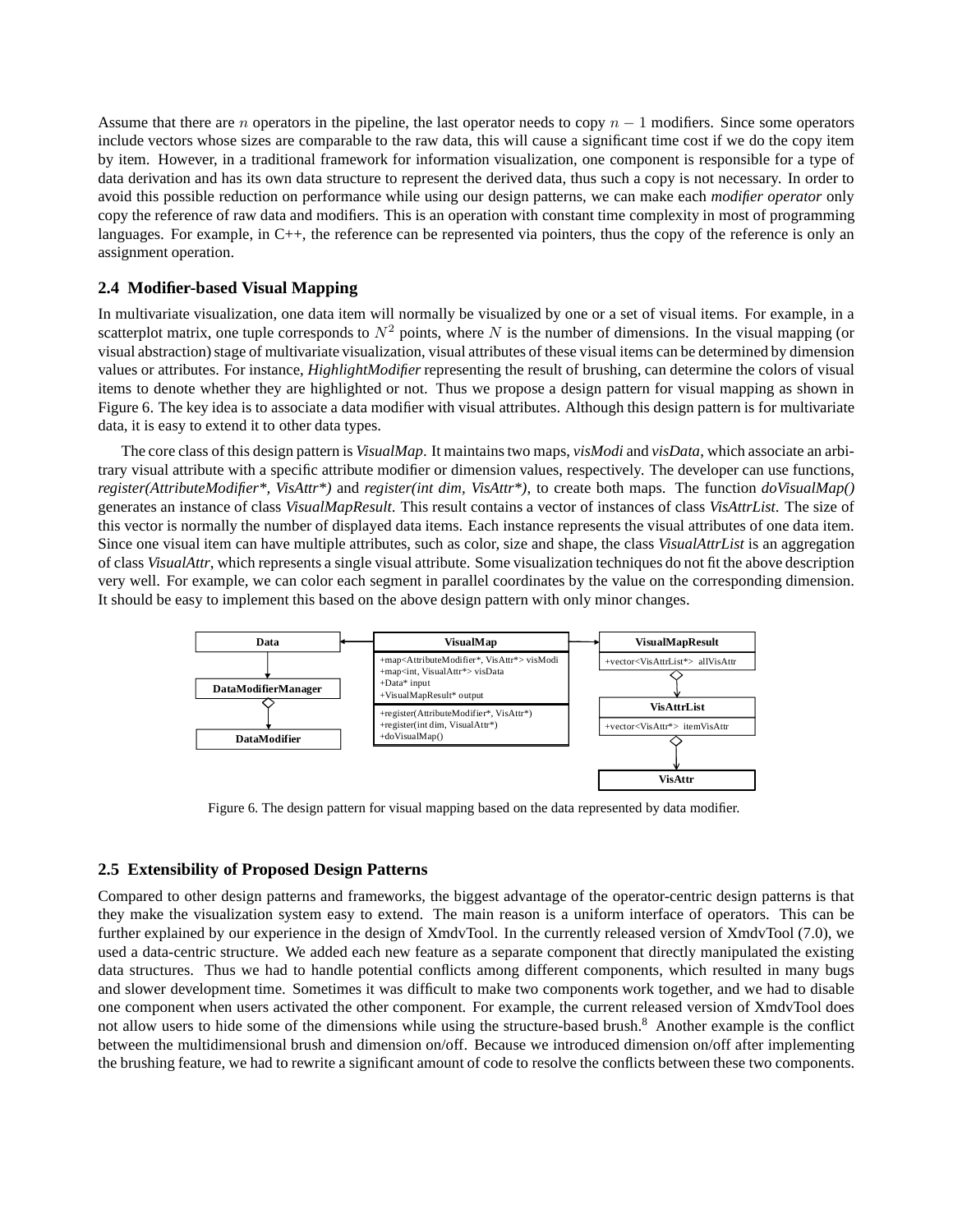The above problems (and others) we faced were the main reasons to push us toward the development of operator-centric design patterns for use in redesigning XmdvTool. The design patterns force all operators to have a uniform interface, so the impact on one operator from other operators is extremely limited. Now, as we redesign XmdvTool using the proposed design patterns. the multidimensional brush, structure-based brush, dimension on/off, and many other components are all represented by operators. The co-existence of different components can be easily enabled if the semantics are valid.



Figure 7. Different brush semantics generated by reordering the operators. (a) All dimensions are considered (as in XmdvTool); (b) Only visual dimensions are involved in the brush definition (as in Tableau).

We show another example to explain how our proposed design patterns help us to easily obtain new features via changing the combination and sequence of operators. This is in regards to the multidimensional brush in XmdvTool and Tableau,<sup>9</sup> both of which use dimension ranges as the parameters in brush definition. Only those data items falling into dimension ranges are highlighted. Because users often turn off some dimensions to focus on those attributes of interest, one problem is whether we need to consider all dimensions or only those visible dimensions when we judge whether one data item should be highlighted. XmdvTool, in its current framework, always considers all dimensions, while Tableau only uses visible dimensions to perform this task. In our new version (soon to be released), we use an operator to do brushing (*BrushOp*) and another to do dimension on/off/reordering (*DimOp*). If we put *BrushOp* before *DimOp*, we are doing the same thing as the current XmdvTool (Figure 7(a)). If we reverse the sequence, the behavior of the system is the same as Tableau (Figure 7(b)).

## **3. THE FRAMEWORK**

Based on the design patterns described in Section 2, we propose a framework for information visualization as shown in Figure 8. This framework can contain multiple pipelines. Each pipeline is composed of three stages: data transformation, visual mapping, and rendering. Different pipelines can share operators. For the convenience of design, we provide an operator pool that contains operator instances used in the whole system. When each pipeline is created, operator instances in the operator pool are requested and added into the pipeline. For most interaction techniques, arguments in operators or the visual mapping stage need to be changed to reflect users' requests. Thus we link interactions to the operators or visual mapping stage in the pipeline. For example, when a user changes the dimension ranges in a multidimensional brush, we only need to change the brush parameters in the *BrushOp* and then send the raw data to the pipeline again and repaint the canvas, resulting in a view with the new brush.

Since this framework uses the operator-centric design patterns, visualization software systems based on it will exhibit enhanced reusability and extensibility. Moreover, this framework can support the design and implementation of coordinated multiple views (CMV). Our approach to implementing CMV is as follows. We create multiple pipelines, each of which corresponds to one of the linked views. These pipelines share some operators and/or visual mappings. A typical style of sharing is a fan out solution, as shown in Figure 9. When a user performs interactions within one view, changes in the parameters of shared operators are distributed among all the linked pipelines and the views are updated.

# **4. USING THE DESIGN PATTERNS AND FRAMEWORK IN XMDVTOOL**

In this section, we briefly explain how we use the presented design patterns while redesigning XmdvTool, a public domain multivariate data visualization package developed at WPI. Some of the operators we have introduced into XmdvTool are listed in Table 2. The descriptions of these operators are as follows. Note that if we do not list the input of one operator, it means the input is a multivariate dataset by default.

#### **FlatBrushOp**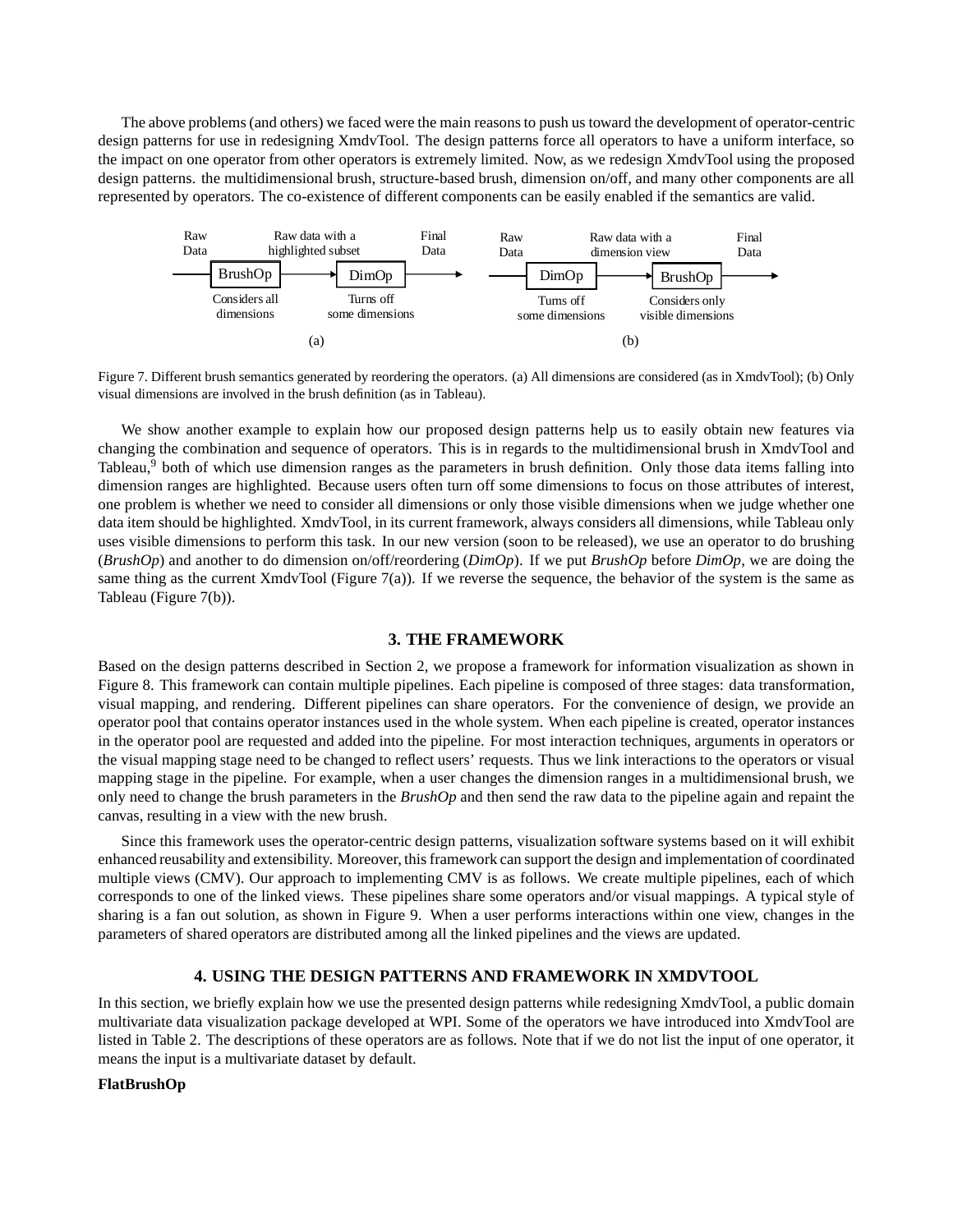

Figure 8. The framework based on the design patterns proposed in this paper. It can contain multiple pipelines that share operators from an operator pool. Interaction is associated with operators and visual mappings.



Figure 9. A fan out solution for the design of coordinated multiple views based on our proposed framework.

*Output*: A modifier that contains a bit array to denote which data items are highlighted in the final display.

*Operation*: Select a subset whose datapoints fall into specified dimension ranges.

# **SamplingOp**

*Output*: A modifier to map from the original data to a sampled subset.

*Operation*: Apply a uniform sampling to the original dataset. Other sampling methods are easily added.

# **DimOp**

*Output*: A modifier to map from the original dimension order to a new one.

*Operation*: Reorder the dimensions or disable/hide a subset of them based on either user interactions or a heuristic algorithm that reorders dimensions to reduce visual clutter.<sup>10</sup>

# **SortOp**

*Output*: A modifier to map from the original dataset to a new one with records ordered based on the values in a specified dimension.

*Operation*: Sort datapoints in terms of values on a specified dimension.

# **ClusterOp**

| Modifier Operator   FlatBrushOp, SamplingOp, DimOp, SortOp                  |  |  |  |  |
|-----------------------------------------------------------------------------|--|--|--|--|
| Creation Operator   ClusterOp, ClusterLODViewOp, DimTreeOp, DimReductViewOp |  |  |  |  |

Table 2. Some important operators introduced into XmdvTool to port from a data-centric structure to the current operator-centric framework.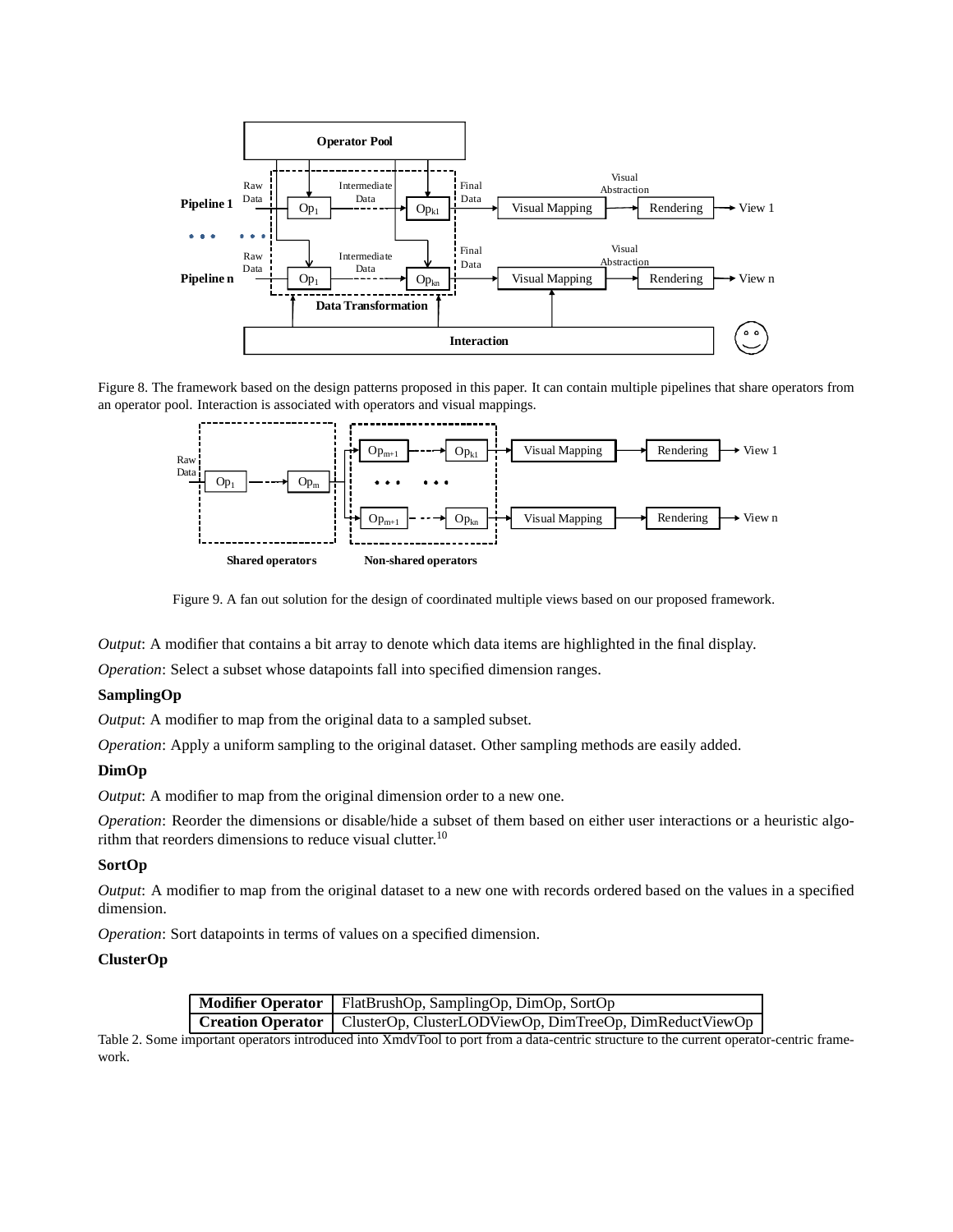*Output*: A hierarchical cluster tree. Each leaf is a data item in the original dataset. Similar data items compose a cluster, and in turn similar clusters form a higher level cluster, until the entire dataset is represented by a single cluster.<sup>8</sup>

*Operation*: Perform hierarchical clustering on the input.

#### **ClusterLODViewOp**

*Input*: A hierarchical cluster tree.

*Output*: A new multivariate dataset which is an abstraction of the original dataset.

*Operation*: Select a subset of the data hierarchy to view. This operator is associated with an interaction interface, namely the structure-based brush, as shown in Figure  $10<sup>8</sup>$  The tree shape is approximated by its leaf contour (see (c)). The colored bold contour (see (b)) represents the current selected level-of-detail. The interactive brush handles (see (e)) determine a range based on a pre-defined attribute value. The user can drag the colored bold contour (see (b)) to change the LOD parameters, and adjust the interactive brush handles to define a new range. This operator can generate an abstraction of the original dataset in the form of a multivariate dataset that has the same number of dimensions as the original dataset but with fewer data items (one per cluster). This abstraction is visualized as shown in figure 12. The detailed abstraction generation steps are as follows: (1) Retrieve all nodes on the selected level of detail (see (b)). (2) Map each node to a data item with dimension values being the mean values of data in this cluster. (3) Organize these data items into a new multivariate data set. (4) Attach a modifier to represent the colors of clusters. Their colors are determined by the order of clusters (see (f)) if they are out of the range defined by the brush handles (see (e)), or are bold red if they are within the range. (5) Add a modifier to represent the cluster size for each data item, which is denoted by the band width in the final visualization (Figure 12).



Figure 10. Structure-based brushing tool. (a) The tree frame; (b) Contour corresponding to the current level-of-detail; (c) Leaf contour approximates shape of the tree; (d) Structurebased brush; (e) Interactive brush handles; (f) Colormap legend for level-of-detail contour.



Figure 11. An InterRing display to allow users to select nodes on a dimension cluster tree, which is generated from a census income dataset (42 dimensions). Note that the user has selected 4 dimension clusters, one of which actually is an original dimension. $^{11}$ 

#### **DimTreeOp**

*Output*: A dimension cluster tree. Tree leaves denote the original dimensions. Similar dimensions are put into clusters, and similar clusters in turn will be put into clusters at a higher level.<sup>11</sup> In order to facilitate the design of the next operator, *DimReductViewOp*, we attach the original dataset to this dimension hierarchy.

*Operation*: Organize a dimension cluster tree to represent the similarity among the original dimensions.

#### **DimReductViewOp**

*Input*: A dimension cluster tree.

*Output*: A new multivariate dataset adapted from the original dataset but with fewer dimensions.

*Operation*: This operator aims to generate a new dataset in a lower dimensional space, which is useful for exploring a dataset that has a large number of dimensions. We link this operator to an interface for dimension reduction, namely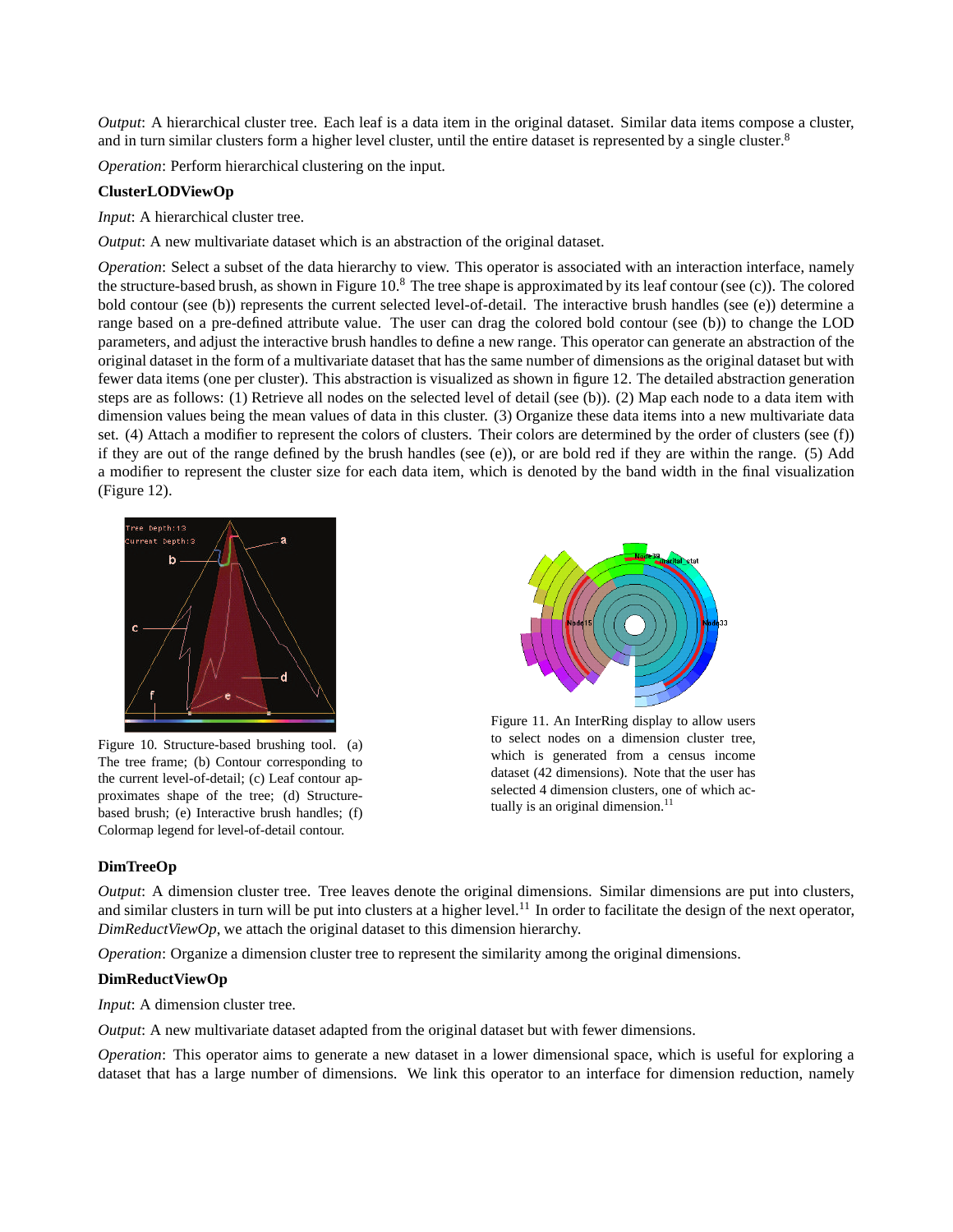Inter $Ring<sup>11</sup>$  as shown in Figure 11, in which users can select nodes in the dimension cluster tree. This operator projects the original dataset to a lower dimensional space containing only those selected clusters as dimensions. A specific dimension value in the new dataset can be from a user-selected or random dimension in the cluster, or the first principal component after applying Principal Component Analysis (PCA) to all the dimensions in the cluster.<sup>11</sup> As an example, in Figure 11, the user chooses 4 clusters, and this operator generates a new dataset having only 4 dimensions; this is then visualized via parallel coordinates as shown in Figure 13.





Figure 12. A hierarchical parallel coordinates display of the *Iris* dataset. It shows five clusters on the selected level-of-detail (Figure 10). The bold red color means that the cluster is currently being selected by the structure-based brush. The line color denotes the cluster order, except the brushed clusters, and the band widths represent sizes of the clusters.<sup>12</sup>

Figure 13. This parallel coordinates display shows a multivariate dataset by projecting the original dataset to a lower dimensional space. It contains the dimensions selected in Figure 11. Note that the dimension name "Node15(11)" means that the dimension "Node15" is a dimension cluster having 11 descendent leaf nodes corresponding to original dimensions. Axis width conveys the variability within the dimension clusters. $^{11}$ 

When we ported XmdvTool from the old version to the new framework, we defined different modes, each of which corresponds to a pipeline configuration. Figure 14 shows the data transformation stage for each mode. We briefly describe each mode:

**Flat Mode**: As shown in Figure 14(a), the core of this mode is a *FlatBrushOp* representing a multidimensional brush. This model also supports sampling using *SamplingOp*, sorting via *SortOp*, and dimension on/off/reordering by *DimOp*. Note that we can have different brush semantics if we exchange the position of *FlatBrushOp* and *DimOp* as shown in Section 2.5. In the future, we can add more operators to do more complex transformations, such as principal component analysis<sup>13</sup> and multidimensional scaling.<sup>14</sup> This is the basic mode, suitable for exploring small datasets with a modest number of dimensions.

**Structure-based Brush Mode**: This mode is used to explore datasets whose number of records is very large; this is done by displaying abstractions of the original dataset to reduce visual clutter (Figure 14(b)). It is derived from the flat model by adding two operators, *ClusterOp* and *ClusterLODViewOp*. First, *ClusterOp* is applied to the input dataset to create a cluster tree; then *ClusterLODViewOp* provides users with a structure-based brush to choose a specific level-of-detail and region of interest. A dataset containing all nodes on the selected level will be generated as the output of operator. Finally this new dataset will pass through other operators in the flat model and be visualized. This mode is much more powerful than the hierarchical display in the data-centric structure because we can easily apply multidimensional brush and dimension on/off/reordering operations to the structure-based brush results.

**Dimension Reduction Mode**: In this mode (Figure 14(c)), operators *DimTreeOp* and *DimReductViewOp* support the interactions needed for dimension reduction. The operator *DimTreeOp* can generate a dimension hierarchy, and then users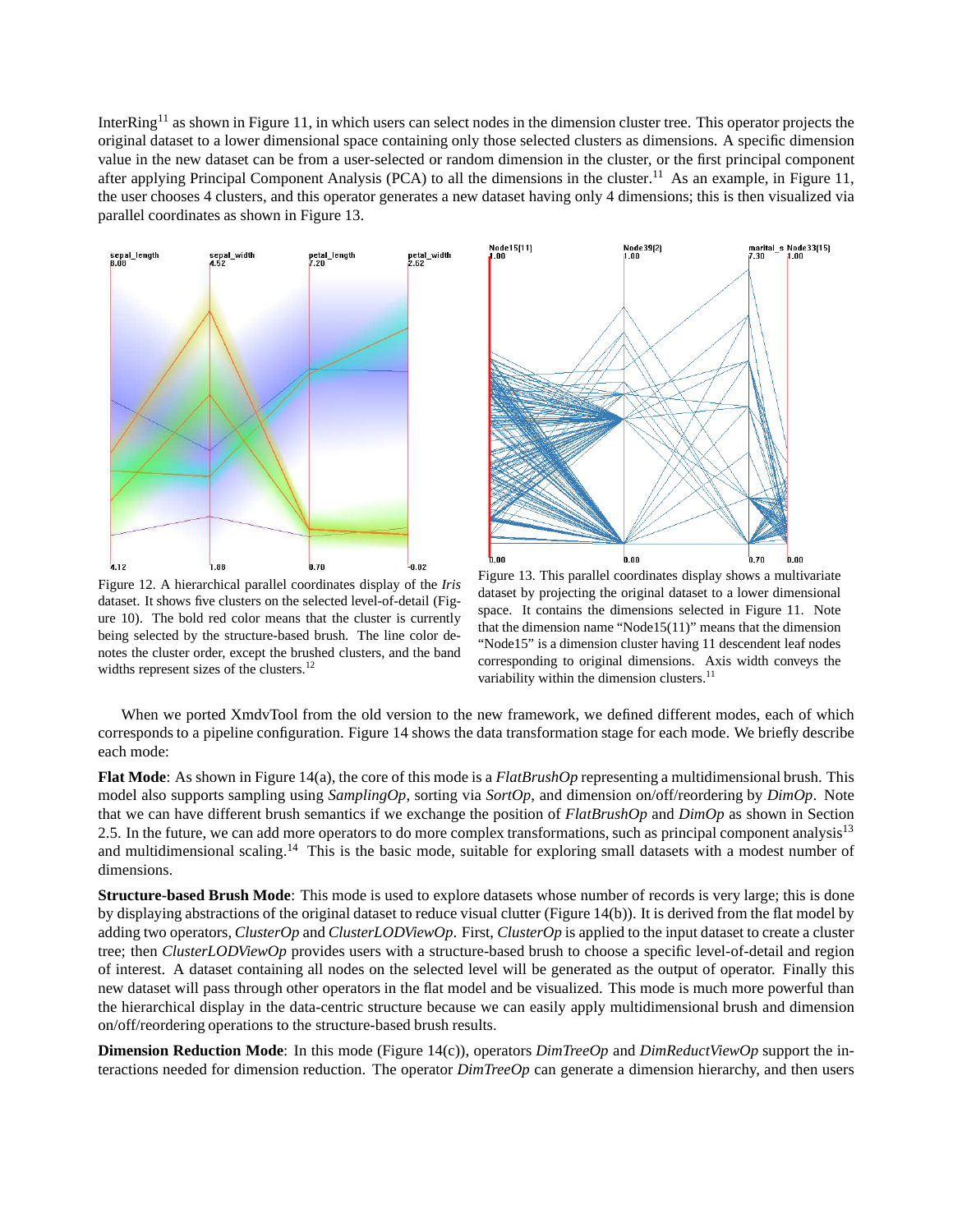can use the InterRing display associated with *DimReductViewOp* to select dimension clusters for exploration. *DimReductViewOp* can project the original dataset to a lower dimensional space containing those selected dimension clusters. The projection result will go to those operators contained in the flat model and be displayed via multivariate visualizations. Similar to structure-based brush mode, this mode enables us to easily do multidimensional brushing and dimension on/off/reordering on the dimension reduction result, which would have been difficult to implement in the old data-centric structure, because of conflicts among different components.

In addition to the above list, some other modes will be implemented in our future work, such as a combination of structure-based brush mode and dimension reduction mode, which will enable us to further explore datasets having both large numbers of records and dimensions. Because of the extensibility of our design patterns, this will be easy to design and develop.



Figure 14. Three modes in XmdvTool: (a) Flat mode; (b) Structure-based brush mode; (c) Dimension reduction mode.

# **5. CONCLUSIONS AND FUTURE WORK**

In this paper, we presented operator-centric design patterns for developing information visualization software. The key idea is to use an operator class to represent a single step data transformation; a complex multi-step data transformation can then be performed using a vector of such operators. We distinguished two types of operators, creation operators and modifier operators. The former generates totally new data, while the latter adds a data modifier to the original data. A data modifier can describe a view or an attribute applied to the original data. The third design pattern, modifier-based visual mapping, can generate visual abstractions via linking modifiers to visual attributes. Based on these three patterns, we proposed a framework to enable the creation of multiple pipelines within a system. We also showed that the proposed design patterns can significantly improve the reusability and extensibility of visualization software. Because these pipelines may share operators, this framework can easily support coordinated multiple views. We developed these design patterns and framework based on the assumption that the raw data consists of multivariate tables. However, we believe the patterns and framework could be readily adapted to other data types. Some potential future work includes:

- **A More General Definition for Operators:** An operator proposed in this paper has only one input and one output. However, more than one input is possible, e.g., doing join operations on two datasets. Thus it could be useful if we extended the current design patterns to enable operators to handle multiple input and output.
- **Dynamic Configuration of Data Transformations:** A visualization system could be more powerful and flexible if users were allowed to dynamically configure operator sequences, such as adding or removing operators and changing operator order interactively. A possible solution is to further investigate the semantics of operators and add limitations to the linkage among operators. This could help identify invalid sequences and accept only those with consistent semantics.

## **ACKNOWLEDGMENTS**

This work is supported under NSF grants CCF-0811510 and IIS-0812027.